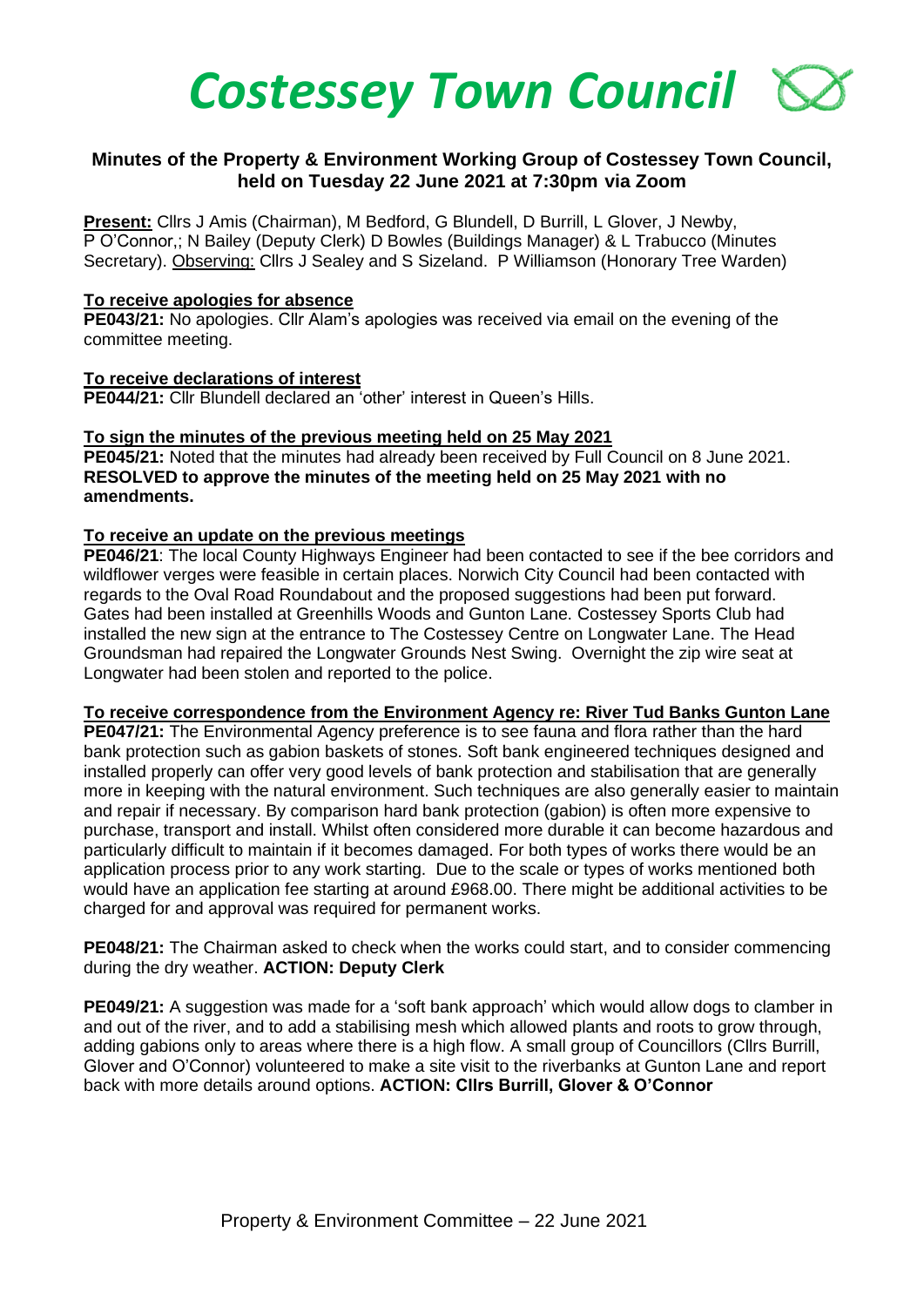# **To consider a quote for a replacement Groundsman's Trailer**

**PE050/21**: A quote had been circulated for an Ifor Williams Trailer. The cost after the £1,000 tradein was over the total amount that the Town Clerk or Head Groundsman could spend without consent from the Council. It was agreed that the Tipper Trailer was an essential piece of equipment and that the Head Groundsman had always worked hard to get a good deal on purchases like this. **RECOMMENDED to Full Council to purchase the Ifor Williams Trailer at £3,450 net after trade-in of £1,000. ACTION: Head Groundsman**

## **To consider options for Christmas Lighting following a site feasibility visit**

**PE051/21:** After a tour of the sites with the Council's Streetlight Contractor a quote was received which included all the elements requested, but did not include the price of trees. Sponsorship could cover the cost of the trees. Lights along the fence at Longwater Lane were not supported, but Christmas images projected onto the white rendered Costessey Centre wall could be a low-cost option. The quote was a reasonable cost considering the longevity over a 10-year span. The grass area to the west of the Costessey Library could be a viable location for a tree. The concept was supported. **Revise requirements as above and seek quotes. ACTION: Deputy Clerk D Bowles (Building Manager) to check if a tree could be placed safely on the piece of ground to the side of the Breckand Road side of the library. ACTION: Building Manager**

## **To receive a draft Sensory Garden design for the Denes Open Space, Fairway, Queens's Hills**

**PE052/21:** A draft design as an early interpretation was disappointing. Ideas suggested were to have a pathway with raised flowerbeds with something natural going over the paths and adding shade from fruit trees along the path. To keep the boundaries of the design within a 2 m area ether side so it would not be so close to neighbouring properties. A comment was raised to arrange a small investigation of the soil in the area should be done before considering the design. A small focus group of Councillors and residents, together with Pauline Williamson (Honorary Tree Warden), should be formalised to help with the design of the Sensory Garden area. **Deputy Clerk to add a message on Facebook to cascade out to the community and see if local residents of the area are willing to get involved and help. ACTION: Deputy Clerk**

## **To consider a quote for 20 replacement Street Light Columns**

**PE053/21:** In May 2019 CTC took on 189 streetlights and received a grant to replace around half of the columns. The current contractor has a 3-year contract for maintenance and emergency call outs. A competitive tender had taken place in 2019 for the capital programme of replacement, and the next batch of columns rated as 'amber' needed replacing. Over the last two years CTC had built up earmarked reserves to cover the costs estimated at £1,185 plus VAT per column. Another column required replacement following a road traffic incident on Tower Close and would be subject to an insurance claim.

**RECOMMENDED to Full council to contract TT Jones Ltd to replace 20 Street Light Columns at £1,185 plus VAT per column – Total £23,700 plus VAT** 

# **To receive an update on the Queen's Hills Play Area Transfers**

**PE054/21:** An independent inspection before legal handover of the equipment was vital. Any repair identified would be the responsibility of South Norfolk Council. It was noted that South Norfolk Council repaired some items last month, but upkeep of the Denes was unsatisfactory. A request had been made to South Norfolk Council to repair the fencing on the play area at Poethlyn Drive. A safety concern had been highlighted and needed to be actioned before legal transfer, although SNC were not of the same opinion. **ACTION: Deputy Clerk**

**PE055/21:** Cllr Glover had to leave at 8.20pm

**RECOMMENDED to Full Council that an independent inspection and joint site visit be conducted to identify CTC requirements before handover.**